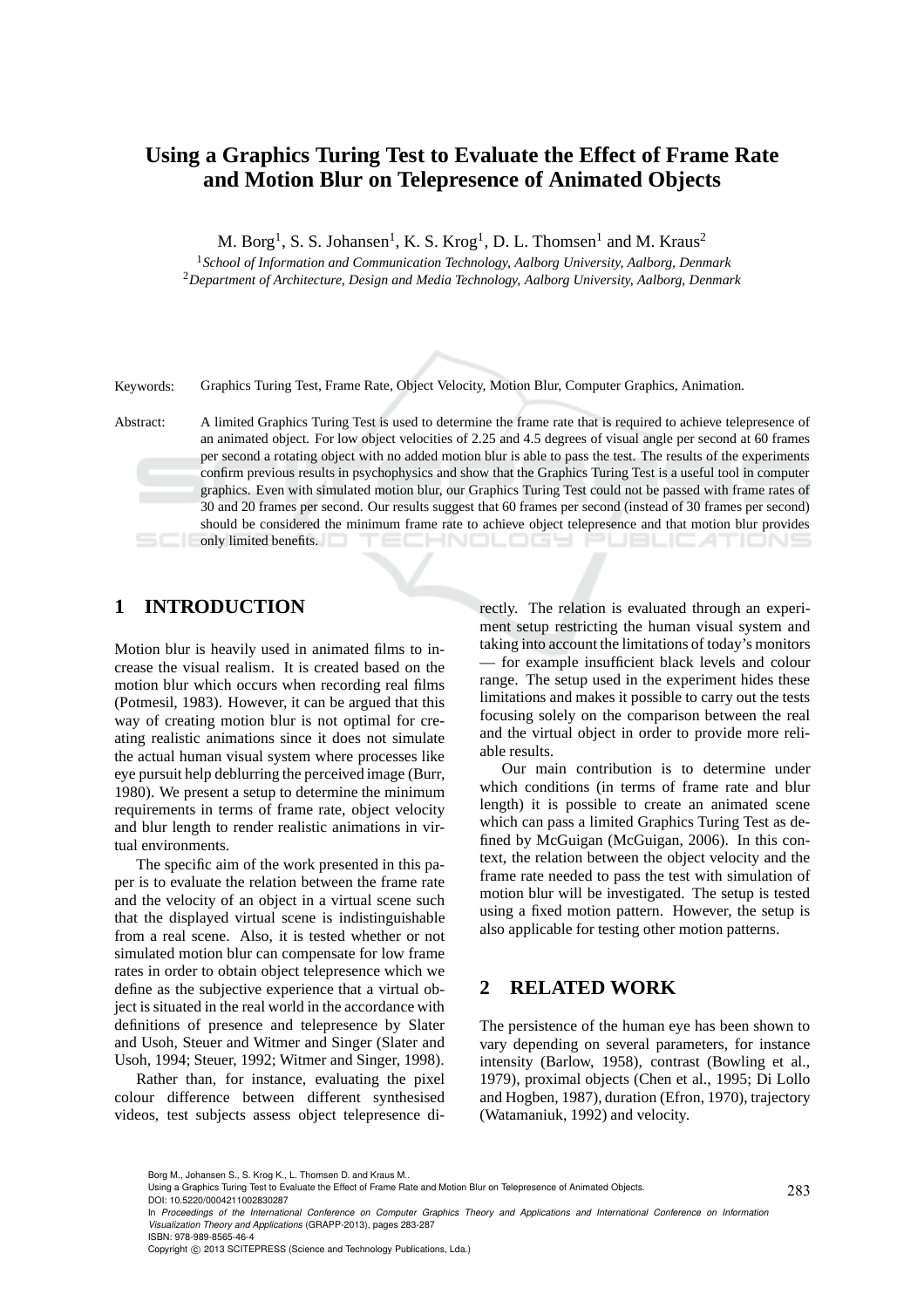A study by Watson et al. (Watson et al., 1986) has tested the relation between frame rate and velocity for moving lines with staircase and stroboscopic light. They used an experiment structure similar to the Graphics Turing Test and found that the critical sampling frequency starts at about 30 frames per second for very small velocities of the lines and increased linearly with the velocity. Others have tested the relation between the ability to distinguish between blur lengths at different velocities (Pääkkönen and Morgan, 1994) as well as how motion deblurring is affected by velocity (Hammett et al., 1998). In relation to object velocity Watamaniuk found that the persistence was reduced solely by step size, hence frame rate, rather than velocity with fixed-trajectory motion (Watamaniuk, 1992).

Common to all of these experimental methods is that they implicitly expect the test subject to compare to a simple pattern or a manufactured reality. The results might prove to work for simple patterns and videos but not necessarily in virtual reality systems where presence is essential. A1

We propose an experiment in the spirit of Alan Turing's artificial intelligence test (Turing, 1950) where the test subjects will compare a virtual representation of a scene to a genuine scene (McGuigan, 2006). We use a setup similar to the one proposed by Brack et al. (Brack et al., 2010) which is a modification of the experiment by Meyer et al. (Meyer et al., 1986), who made the test subjects watch the scenes through cameras with Fresnel lenses, and the experiment by McNamara et al. (McNamara et al., 2000), who focused on matching light intensities in real scenes, photographs and renderings.

## **3 EXPERIMENT SETUP**

The setup consists of two boxes as seen in Figure 1. One box has a monitor at the end and the other has a small box containing a physical object. The monitor and the small box can be switched in order to present the virtual and genuine scenes in a randomised order. The monitor displays a virtual representation of the physical object, box and light. This setup allows the user to compare the two scenes which can be seen in Figure 2. The fronts of the boxes are covered by opaque plates with circular holes of 2.6 cm in diameter which make it possible to view the entire scene, as well as restricting the depth cues provided by occlusion, size, position, ocular accommodation, linear perspective, motion parallax, stereopsis and convergence (Borg et al., 2012). The box is 200 cm long and lined with black fabric in order to avoid reflections of



Figure 1: A graphic representation of the setup. This does not include the sheet preventing the user from viewing beyond the fronts of the boxes.

the light emitted from the monitor. The experiment environment surrounding the boxes is well lit ( $\approx 70$ ) lux) and the test subjects are asked to look through the hole at a minimum distance of 7 cm to prevent dark adaption. The physical scene is lit by a halogen lamp through a diffuse filter at an oval shaped hole in the top of the box. A luminosity of about 600 lux is measured just below the filter. Sufficient light is emitted by the spotlight in order to make the object easily visible.

Before the test, the test subjects are informed about the experiment setup and asked to answer which of the two is the real scene — similar to a twoalternatives forced choice test. The test subjects can look into the boxes for as long as they want.

### **4 VIRTUAL SCENE**

A 12 cm white plastic propeller is chosen for the experiment because of its simple shape, its rotating motion pattern and its high contrast relative to the background. A rotating pattern makes it possible to keep the trajectory inside the scene.

The experiment is executed on a Samsung Sync-Master 2233RZ 22" TFT monitor with a luminosity of 300  $\text{cd/m}^2$  and a dynamic contrast of 20,000:1. All videos are rendered and shown in  $1680\times1050$  to preserve aspect ratio. The length of the propeller extends 2.87 degrees of the visual angle.

#### **4.1 Modeling and Setup**

The virtual scene is modeled in Autodesk 3ds Max to the exact measurements of the real scene in order to achieve realistic lighting. A photometric light source is set up with a temperature of 3400 Kelvin and an intensity of 14.4 cd. The light is emitted from a disc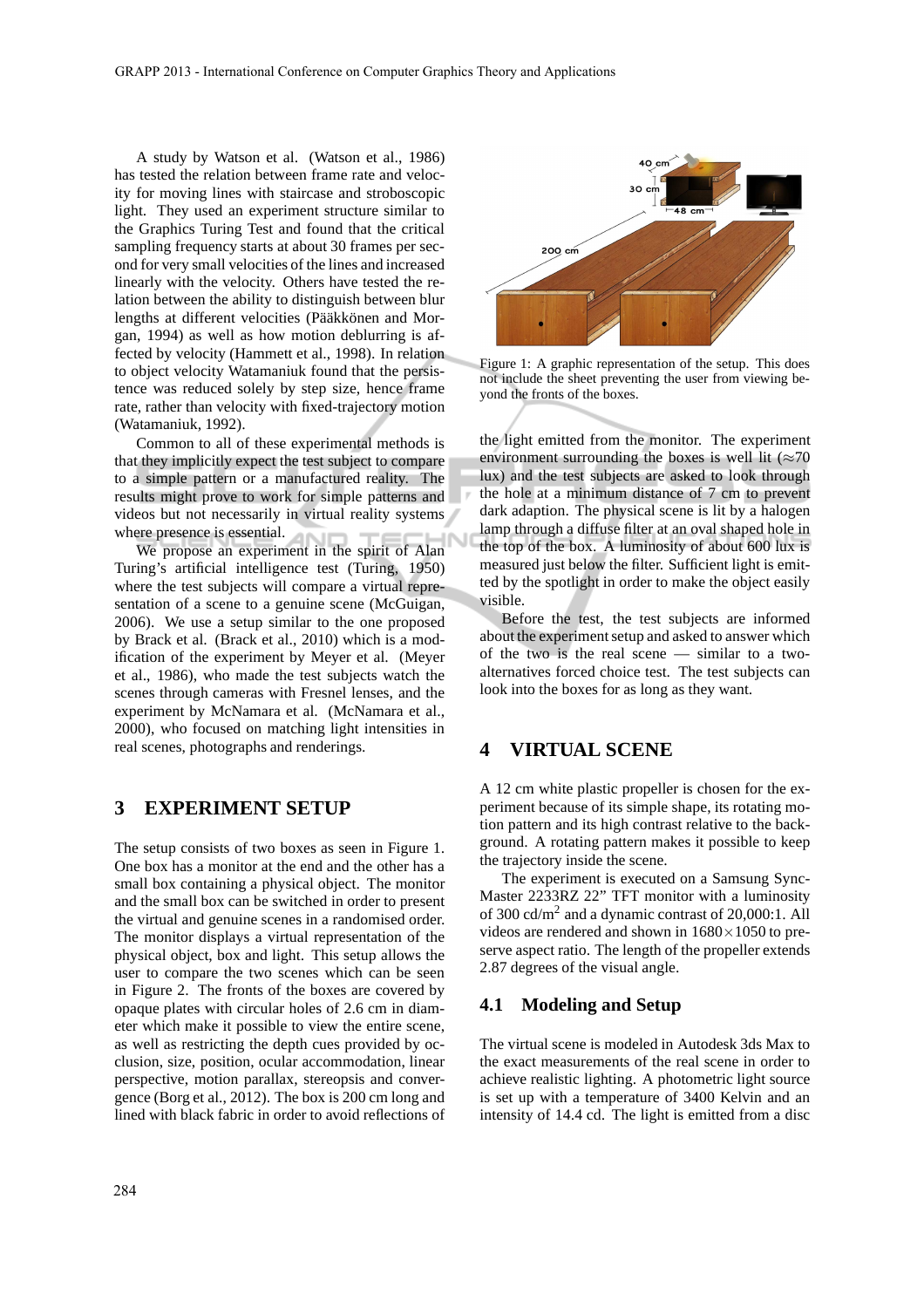

Figure 2: Top: The physical object captured with a 85 mm SLR camera — aperture of 4.5, shutter time of 1 second and ISO 100. Bottom: The virtual representation of the real object. The bright area on the back of the box gets darkened due to the dynamic contrast on the employed screen.

positioned equivalently to the halogen lamp. Subsampling is set to 4 and the shadows are rendered with 256 samples. Object motion blur is used for motion blur rendering.

#### **4.2 Scene Compatibility**

To prevent bias of the two scenes being distinguishable, an experiment testing a static version of the scene is conducted. Fifty answers were collected from ten male subjects in the age of 21–29 with normal or corrected-to-normal vision. The scenes are shown in a randomised order and with the propeller pointing either up, down, left or right. The test subjects provided 25 wrong guesses and 25 right guesses which is exactly the same ratio as would be expected at random chance.

## **5 RELATION BETWEEN FRAME RATE AND OBJECT VELOCITY**

To determine whether or not previous findings (Watson et al., 1986) of relations between frame rate and object velocity apply to object telepresence tested by

|        | $2.25^{\circ}/s$ | $4.5^{\circ}/s$ | $9^\circ$ /s | $18^{\circ}/s$ |
|--------|------------------|-----------------|--------------|----------------|
| 60 fps | 15               | 17              | x            |                |
| 30 fps | 10               | 10              | h            |                |
| 20 fps |                  | 3               |              |                |

a Graphics Turing Test, four different propeller velocities of 2.25, 4.5, 9 and 18 degrees of visual angle per second (furthest from the center of rotation) are shown at three different frame rates — 60, 30 and 20 fps. The order of renderings is randomised.

In the experiment, 40 people in the age of 17 to 47 participated, 7 females and 33 males where 33 had experience with computer graphics. All have normal or corrected-to-normal vision.

A criterion for successfully passing the Turing Test has been proposed (Borg et al., 2012) to verify whether or not the null hypothesis (that people can see which object is real) can be rejected. This method complies with true hypothesis testing of rejecting the null hypothesis. In order to pass the test, the probability that the test subjects incorrectly identify the virtual object as the genuine object must be greater than 19 % for a significance level of 5 %. This corresponds to the commonly used threshold of subjects guessing incorrectly at least 25 % of at least 100 trials (McKee et al., 1985). With 40 trials and  $p_{null} = 0.19$ , the corresponding threshold is slightly higher to compensate for lower samples sizes.

The probability for a specific number of incorrect answers, *i*, can be calculated by the probability mass function:

$$
f(i|n, p_{null}) = \frac{n!}{i! (n-i)!} (p_{null})^i (1 - p_{null})^{(n-i)}
$$

where  $p_{null}$  is the probability for the null hypothesis and *n* is the number of trials. With this function, the critical value, *ic*, of incorrect answers to pass the test can be found, such that the null hypothesis is rejected with a significance level of 5%:

$$
i_c(n, p_{null}) = \min\{i \mid \sum_{j=i}^{n} f(j|n, p_{null}) < 0.05\}
$$

With 40 trials and  $p_{null} = 0.19$ , the critical number of incorrect answers is 13. The provided answers from the experiment can be seen in Table 1.

At low velocities shown at 60 fps, the Graphics Turing Test can be passed. This corresponds to previous findings of Watson et al., who suggests that a frame rate of at least 150 to 250 fps is needed to pass the test with the highest object velocity (Watson et al.,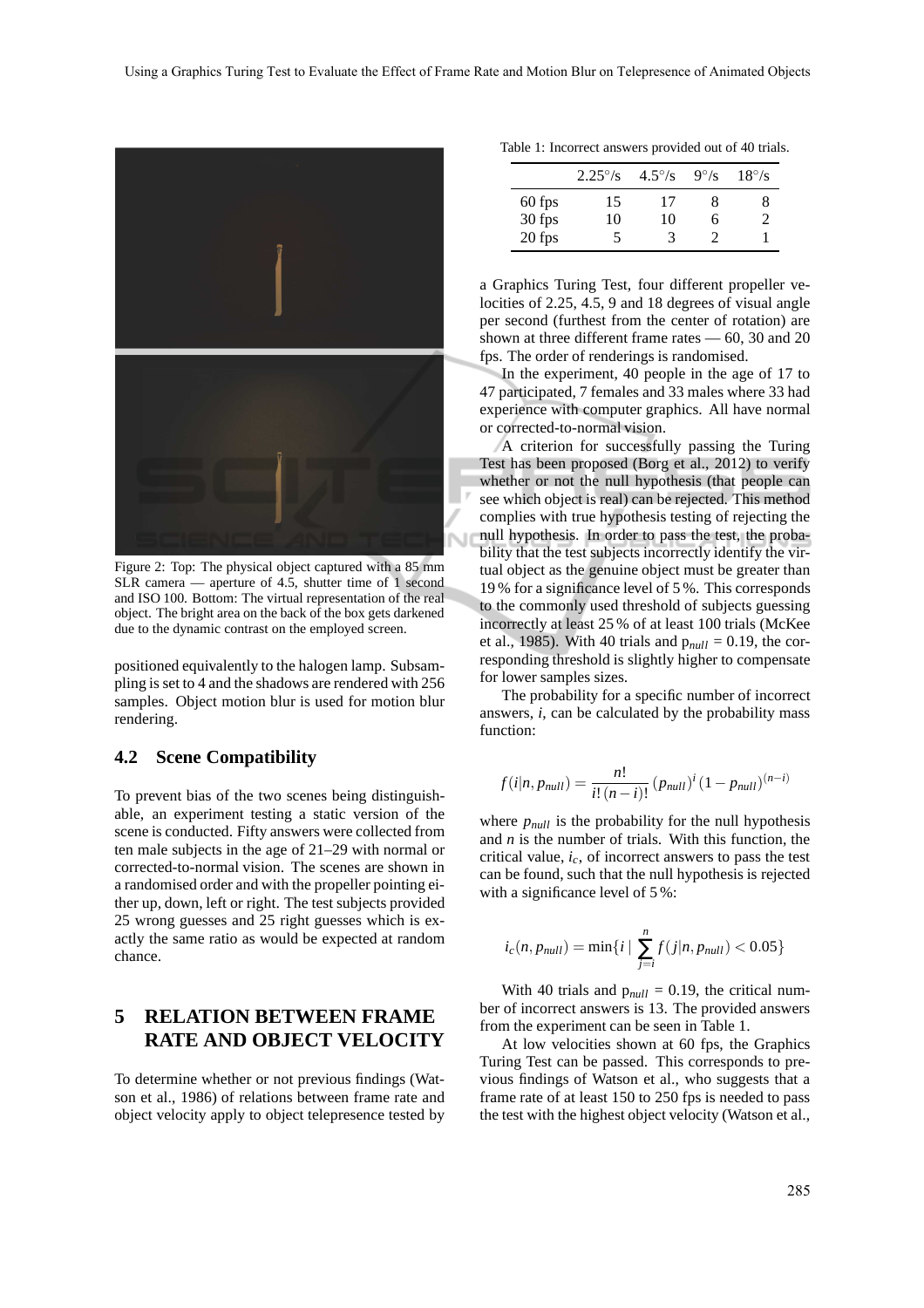

Figure 3: Top: Frame from 30 fps rendering with 1 frame blur length. Bottom: Frame from 60 fps rendering with 1 frame blur length. At low frame rates motion blur is more excessive.

1986). The results also correspond to Watamaniuk's findings that persistence is decreased solely by step size and not by object speed (Watamaniuk, 1992), i.e. the critical object velocity depends on the frame rate.

# **6 RELATION BETWEEN FRAME RATE AND MOTION BLUR**

It might be possible to pass the test with simulated motion blur as it has been shown to increase acuity at high velocities and large separations, i.e. low frame rates (Fahle and Poggio, 1981; Hammett et al., 1998).

To determine whether or not motion blur can be used to compensate for low frame rates, two renderings with blur lengths corresponding to shutter times of 0.5 and 1 frame are compared to the three frame rates. The object velocity is kept fixed at 9 degrees of visual angle per second.

Ten male test subject in the age 21 to 27 participated in the experiment. Eight of them had experience with computer graphics and all had normal or corrected-to-normal vision. They compared each rendering twice, giving a total of 20 trials, which can be seen in Table 2.

A one-tailed Fisher's exact test between render-

| Table 2: Incorrect answers provided out of 20, with a fixed |  |  |  |  |
|-------------------------------------------------------------|--|--|--|--|
| object velocity of 9 degrees of visual angle per second.    |  |  |  |  |

|          | $0.5$ frame blur $1$ frame blur |                   |
|----------|---------------------------------|-------------------|
| 60 fps   | ጎ                               | x                 |
| $30$ fps |                                 | $\mathbf{\Omega}$ |
| 20 fps   |                                 | C                 |

ings with no blur and their corresponding renderings with blur reveals no significant difference with the addition of simulated motion blur for a significance level of 5 %. However, the critial value for 20 trials is 8 which indicates that long streaks of motion blur might be used to pass the Graphics Turing Test at higher object velocities than 9 degrees of visual angle per second for 60 fps.

For 30 fps and 20 fps, the addition of motion blur had either no effect (Hammett et al., 1998) or allowed all test subjects to identify the rendering based on excessive blur (see Figure 3).

## l El **7 CONCLUSIONS**

The work in this paper tests the relation between object velocity and frame rate in a Graphics Turing Test and the influence of motion blur for various frame rates. The experiments showed that the only frame rate that facilitated movements up to 4.5 visual angles per second was 60 fps. In general, the results of the experiments point towards a tendency that higher object velocity makes the test subjects more likely to recognise the 3D model. More specifically, the amount of visual angles that the object moves from one frame to the next is roughly sought to be 0.075 visual angles. 0.075 visual angles only apply to 60 fps — and not 30 fps. This indicates that frame rate is predominant compared to object velocity.

A second experiment was carried out in order to clarify if it was possible to decrease the frame rate by adding various amounts of motion blur. In this experiment, the 60 fps rendering with 1 frame blur length was able to pass; the other renderings did not improve by the use of simulated motion blur. Although the 60 fps rendering with 1 frame blur length passed the Graphics Turing Test, the result may be due to the low number of test subjects as a Fischer's exact test proved that there was no significant difference between the renderings with motion blur and the renderings with no simulated motion blur. Based on the work presented in this paper virtual reality systems require at least 60 fps to pass the Graphics Turing Test if they include any kind of movement. This indicates that the previously assumed limit of 30 fps might not be suf-